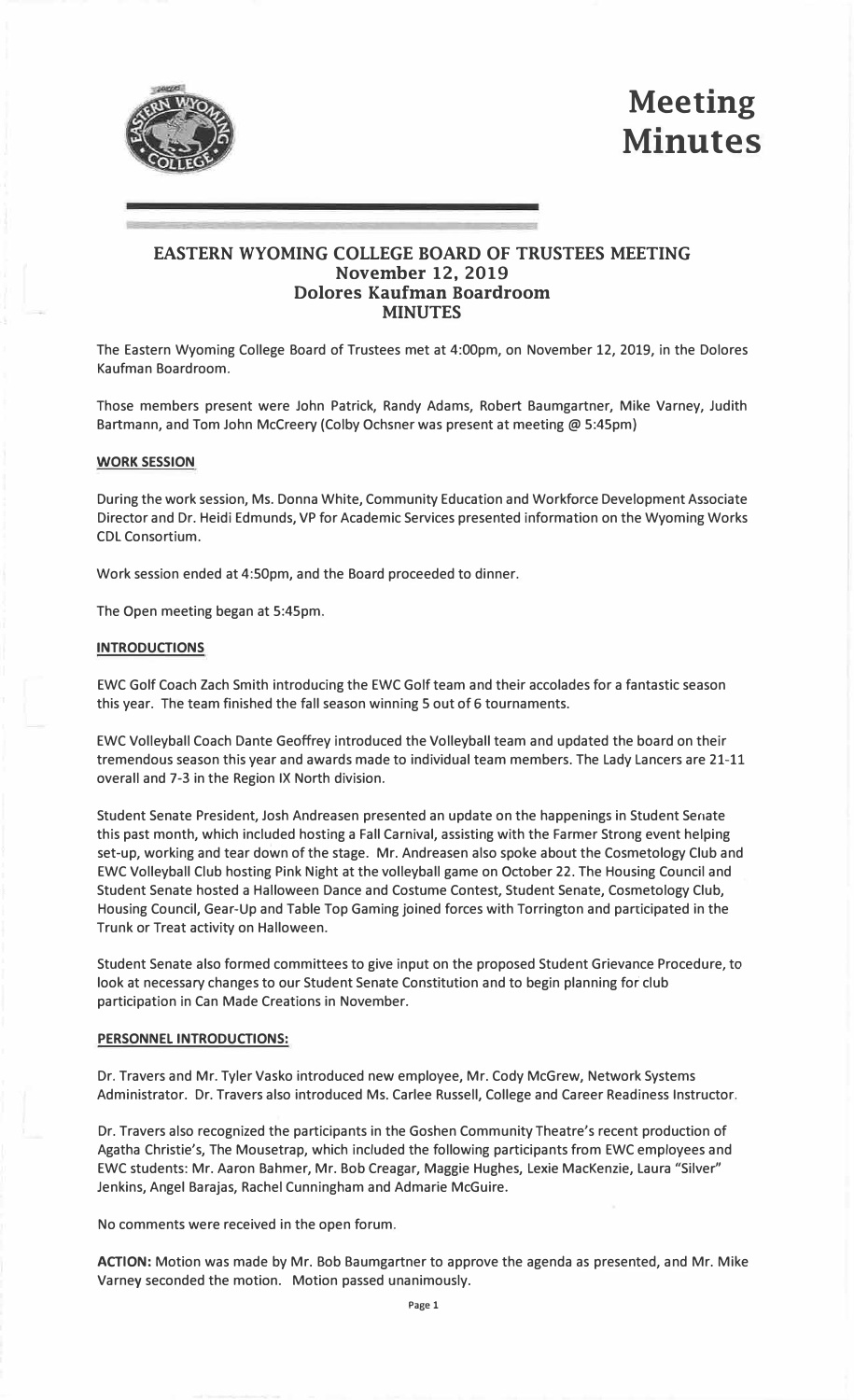# **PRESIDENT'S UPDATE**

Dr. Travers gave a summary from the Listening sessions that she has attended throughout Wyoming so far. Some of the key points in the sessions were as follows:

- 1. Tours for high school teachers of the EWC campus to bring forward the information they need and are unaware of.
- 2. Some attendees felt that the Math and English prerequisites were too stringent and need to be examined more closely.
- 3. Work with schools around Goshen County and the outreach areas to coordinate the bell schedules so classes could be taken by zoom together; three hundred students verses only thirty. This would be a great avenue to explore and instigate with the high schools.
- 4. More classes in the trades area to get certificates. Information was shared about the instigation of BS degree programs at community colleges.
- 5. Give the Goshen County students first option to enroll and register first before it is open to the public.
- 6. An educational traveling trailer to go from school to school and conduct a class like woods, culinary, etc. The expense would be shared by multiple schools and provide more opportunities for kids to enroll in vocational trade classes.

## **CONSENT AGENDA**

**ACTION:** Mr. Varney made a motion to approve the consent agenda and Mr. Mccreery seconded the motion. Motion passed unanimously.

#### The **consent agenda included:**

Minutes from the October 8, 2019, Board Meeting, the resignation of Ms. Kelly Joppa from the position of College and Career Readiness Instructor, and the resignation of Ms. Crystal Smith from the position of Human Resource Director

## **ACTION ITEMS:**

- **ACTION:**  VP Wilkes presented the financial report. Dr. Bartmann made a motion to approve the financial report. Mr. Varney seconded the motion. Motion passed unanimously.
- **ACTION:**  Mr. Mccreery made a motion to approve the appointment of Mr. Jim Willox to the EWC Board of Trustees as the Converse County Advisory Member to a term ending December 1, 2020. Mr. Ochsner seconded the motion. Motion passed unanimously.
- **ACTION:**  Mr. Varney made a motion to approve the appointment of Ms. Carlee Russell to the College and Career Readiness Instructor. Mr. Baumgartner seconded the motion. Motion passed unanimously.
- **ACTION:**  Mr. Adams made a motion to approve the appointment of Mr. Brandon Wilson to Math Instructor. Mr. Wilson will start in the Spring 2020. Dr. Bartmann seconded the motion, motion passed unanimously.

#### **DEPARTMENT UPDATES:**

Updates were provided by Douglas Campus, Institutional Development College Relations, Construction Projects and Major Maintenance Update, Student Services, Academic Services, Dean of Faculty/Student Services, and Human Resources

## **TRUSTEE TOPICS:**

Dr. Bartmann informed the Board about the WACCT information and the direction that WACCT awards will be taking place. This year, WAACT will finish the award process as it has been done in the past with nominating staff, professional staff, Board members, etc. Next year however, the committee will be focusing on students and their achievements.

She also informed the board of the upcoming legislative topics that will be presented, such as the health insurance impact on employees and employee compensation. She wanted the board to think about what is vital and important to EWC and Goshen County and bring their ideas to the table to assist Erin Tayler and the legislature for the upcoming session.